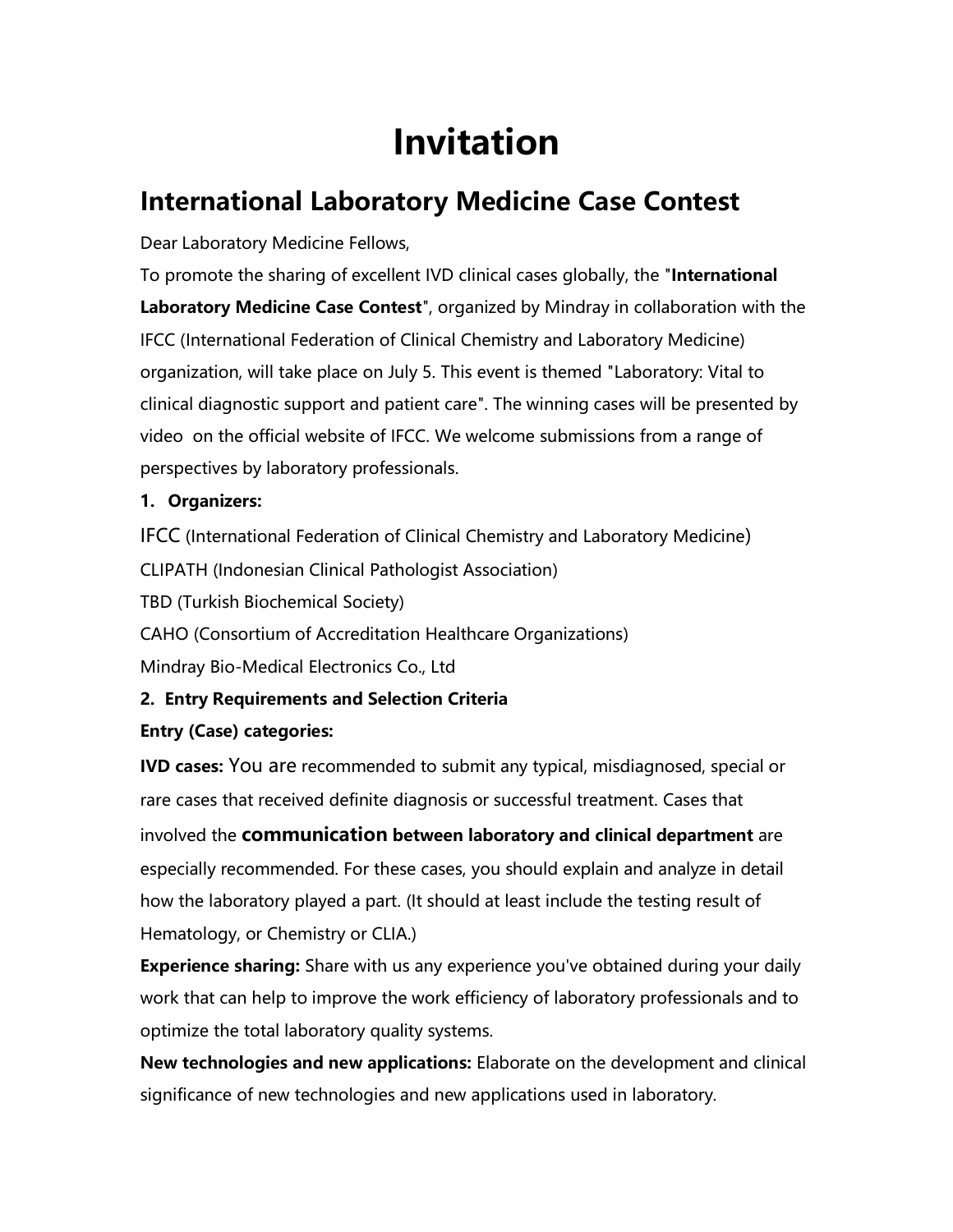**Format:** You are required to include four sections in your entry: "**Case Introduction, Case Details, Case Analysis, and an Executive Summary**". The Case Details section must include: main medical history, positive test results, negative test results that are helpful for diagnosis, and diagnosis and treatment process.

**IMPORTANT:** Always be mindful of protecting the patient' privacy. You can accomplish this by hiding key identifying information such as the patient's and blurring out the patient' body parts, if necessary, in photos.

#### **2. First round of the contest**

Please submit your entry in a Word document (in English). You must send your entry by email to [duanshani@gmail.com](mailto:duanshani@gmail.com) before **June 5**.

The email should come in a subject that reads: country+name of the entry + name of the applicant

| <b>Item</b>       | <b>Scoring criteria</b>                             | <b>Total Score</b> |
|-------------------|-----------------------------------------------------|--------------------|
| Topic and content | Extent to which the topic is clearly defined (e.g., | 40                 |
|                   | communication between laboratory and clinical       |                    |
|                   | department, experience sharing, new                 |                    |
|                   | technologies and new applications, etc.); extent to |                    |
|                   | which the content is closely relevant to the topic. |                    |
| Scientificity and | How novel the content is; how typical,              | 35                 |
| practicability    | representative and clinically instructive the       |                    |
|                   | case is.                                            |                    |
| Originality and   | Extent to which the case is investigated            | 25                 |
| correctness       | from a creative perspective; how                    |                    |
|                   | innovative the content is; presence of              |                    |
|                   | obvious logical errors.                             |                    |

The scoring criteria are defined as follows:

#### **3. Second round of the contest**

Applicants who are selected for the second round should present their case in a 6 to 8-minute long video. The video should be sent by email to: [duanshani@gmail](mailto:duanshani@gmail.com).com before June 18. The email should come in a subject that reads: country+name of the